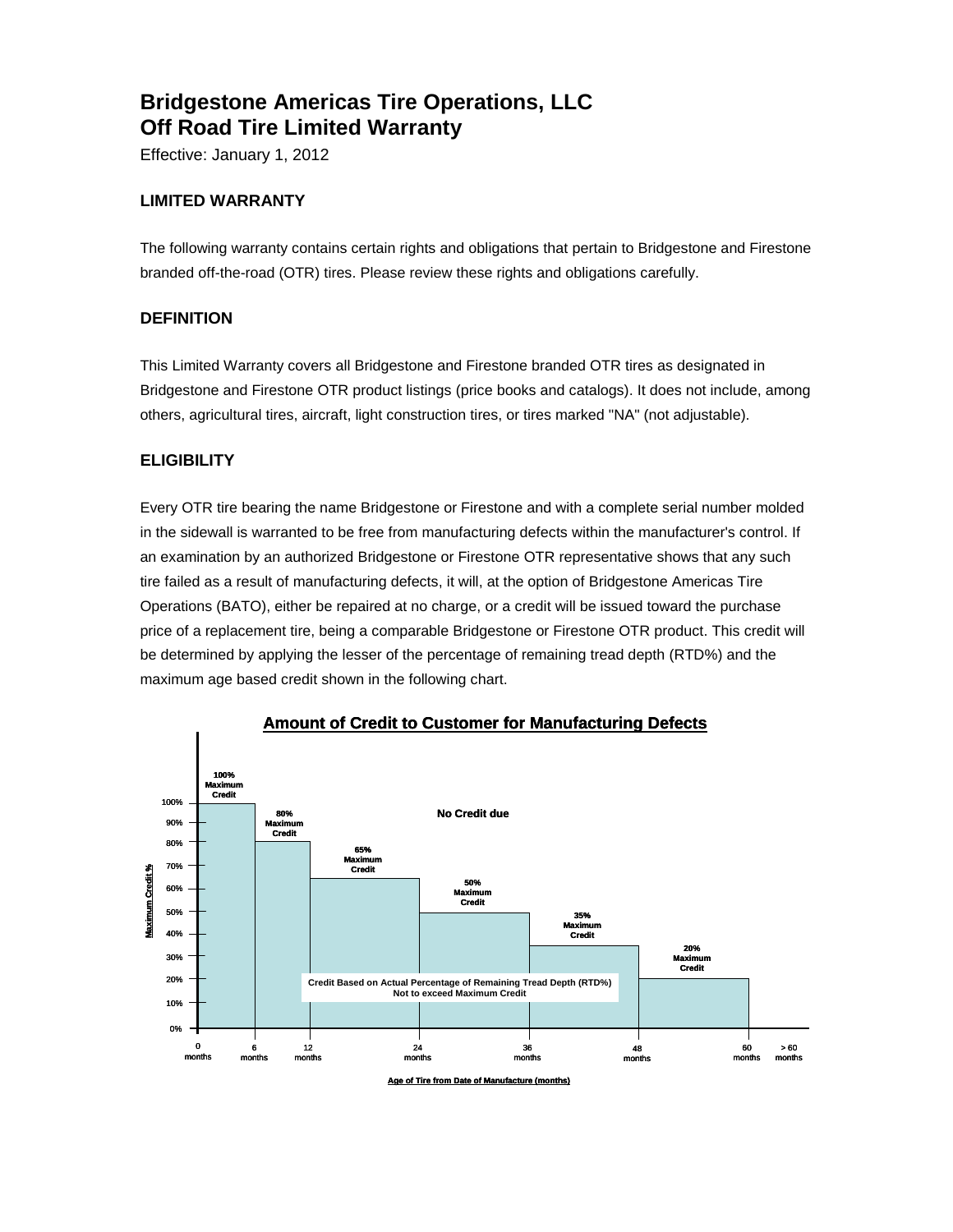The replacement percentage will be multiplied by the original purchase price of the tire (excluding federal excise tax) to determine the amount of credit to be applied. Such credit must be applied toward the purchase price of the replacement tire in effect at the time of adjustment.

All adjusted tires will be disabled and the serial numbers will be removed. Customer is responsible for the disposal of all adjusted tires.

This warranty coverage is for OTR tires used within published designed specifications for Bridgestone and Firestone tires. Any use outside such specifications automatically voids this warranty. Please consult Bridgestone or Firestone data books, maintenance manuals, etc. for design specifications. This warranty does not apply to used or "NA" (not adjustable) tires.

#### **TIME PERIOD**

This warranty applies to Bridgestone and Firestone brand OTR tires for a maximum period of five years (60 months) from date of manufacture. The date of manufacture can be determined by the second and third digits in the serial number code. For non-serial controlled tires, the date of manufacture can be determined from the production lot code.

#### **LIMITATIONS:**

This Limited Warranty is applicable to the original purchaser and is not assignable to subsequent purchasers.

No Bridgestone or Firestone dealer, agent, or representative has the authority to make or imply any representation, promise or agreement which in any way varies or extends the terms of this warranty.

Any tire, no matter how well manufactured, may fail in service or become unserviceable due to conditions beyond the control of the manufacturer. This Limited Warranty is under no circumstances a representation that a tire failure cannot occur.

This limited warranty gives you specific rights and you may also have other rights which may vary from jurisdiction to jurisdiction. To the extent that the provisions of any applicable legislation expressly replace, eliminate, amend or prohibit any term or terms contained herein, such term or terms shall be accordingly replaced, eliminated, amended or extended, as the case may be, in accordance with such legislation.

#### **LIMITED WARRANTY EXCLUSIONS - ALL OTR TIRES AND TUBES**

**All OTR** tire and tube warranties are subject to the following exclusions:

**1.** Tires purchased more than 60 months from the date of manufacture.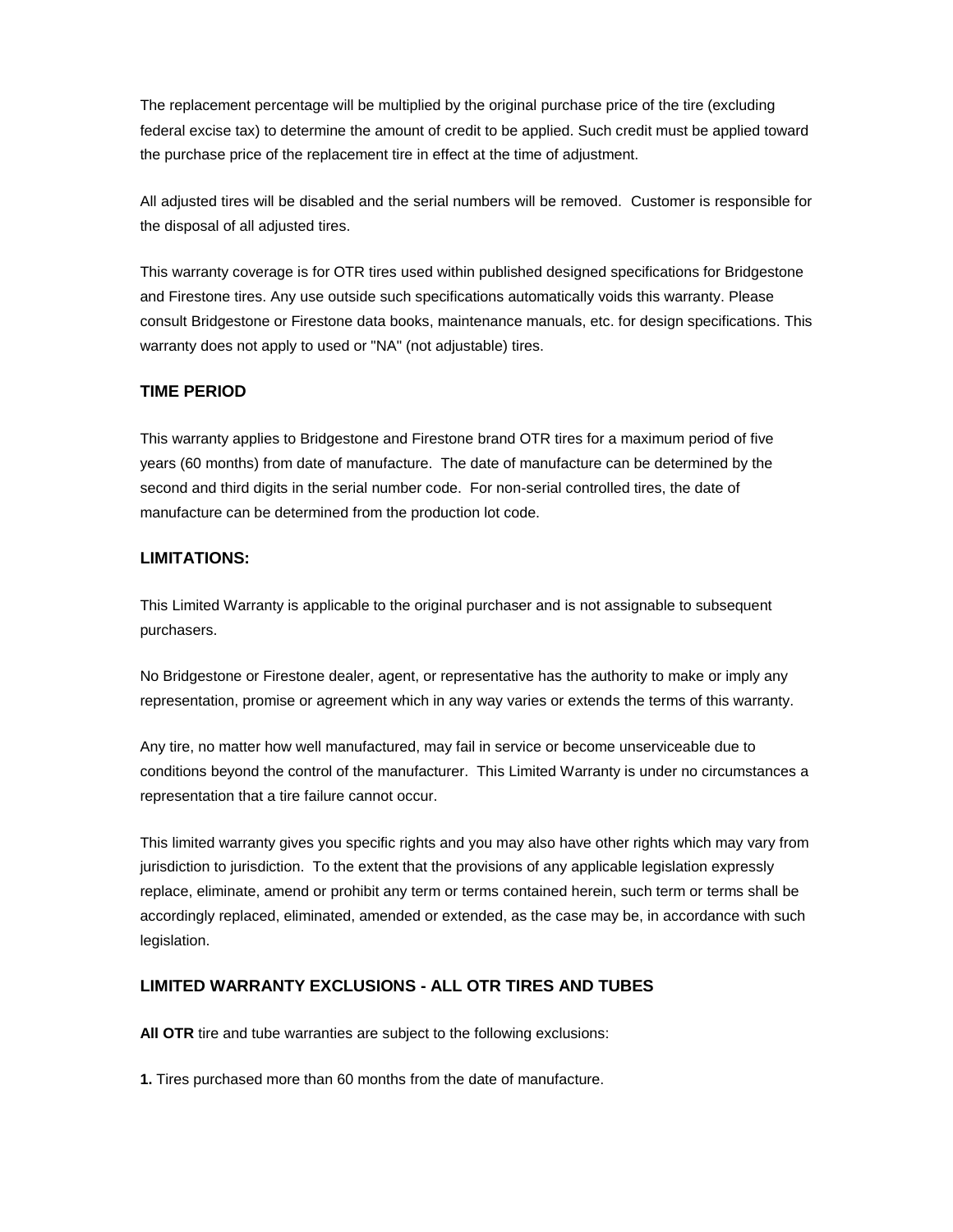**2.** Tires for which alternative warranties or guarantees have been negotiated.

**3.** Tire used under chains. BATO does recognize that in many applications tire chains provide enhanced tire protection and may extended tire life. In these cases, BATO may extend special negotiated warranties. Please consult your BATO Off Road Tire Division representative for details.

**4.** Damage resulting from misuse, improper mounting, misapplication, use of non-approved rims, improper inflation, overloading, running flat, misalignment or imbalance of wheels/rims, defective brakes or shock absorbers, abuse, willful damage, oil, chemical action, fire or other externallygenerated heat, use of studs, water or other material entrapped inside the tire, vehicle damage or road hazards (such as rock cuts, punctures, cut separations, impacts, flex breaks).

**5.** Claims for irregular wear or rapid tread wearout are not covered by this limited warranty.

**6.** Any tire which is operated above its ton-mile-per-hour (TMPH) or Tonne-kilometer-per hour (TKPH) rating.

**7.** Tires mounted with non-approved tubes or o-rings.

8. Used, Repaired, or Retread tires.

**9.** Any modifications to the tire (added butress shoulders, regrooving, relugging, etc.) void all warranties.

**10.** Any material added to the tire (tire fill, sealer, balancer, etc.) is not covered by this limited warranty and will not be compensated for in case of credit being issued for the tire.

**11.** Use of a solid type fill (such as urethane) voids all warranties.

**12.** Any costs associated with the repair of tires are not covered unless previously approved by BATO.

**13.** Costs of mounting and balancing following pro-rated replacement or repair of tires or tubes, and applicable federal, state, provincial, and local taxes, are not covered under this warranty.

**14.** Cost of disposal of warranted tires. Disposal of tires is the sole responsibility of the customer.

# **15. ALL OTHER WARRANTIES, INCLUDING THE IMPLIED WARRANTIES OF MERCHANTABILITY AND FITNESS FOR A PARTICULAR PURPOSE, ARE EXPRESSLY DISCLAIMED TO THE EXTENT PERMITTED BY LAW.**

**16.** Some jurisdictions do not allow limitations in how long an implied warranty lasts, or the exclusion or limitation of incidental or consequential damages, so the above limitations or exclusions may not apply to you.